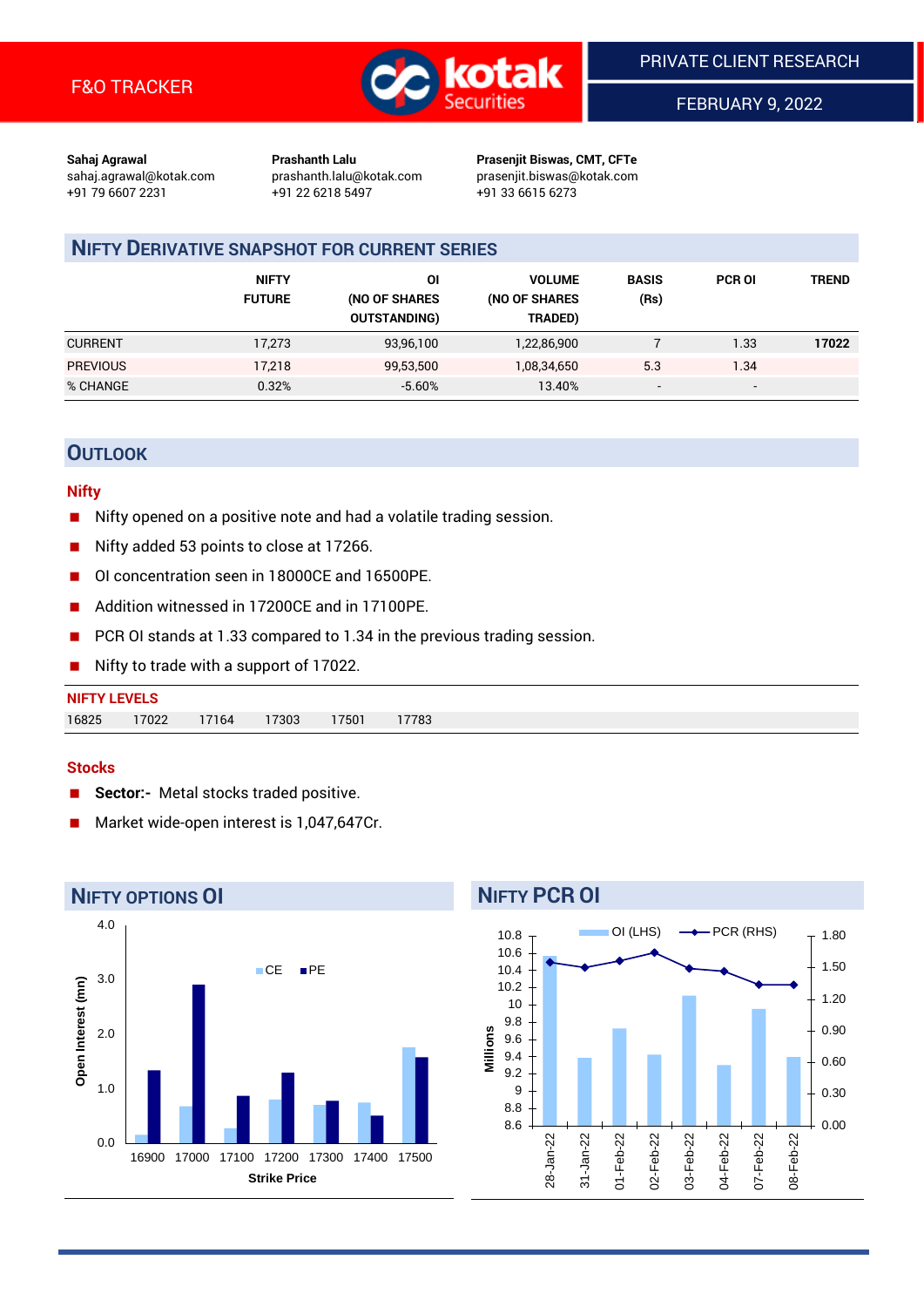## **FUTURE STATISTICS**

| <b>OI INCREASE</b> |  |  |  |  |
|--------------------|--|--|--|--|
|--------------------|--|--|--|--|

| <b>SYMBOL</b>    | ΟI     | ΟI          | <b>PRICE CHG</b> |
|------------------|--------|-------------|------------------|
|                  | $(\%)$ | (SHARES)    | (%)              |
| <b>PFC</b>       | 12.9%  | 4,76,65,600 | $-1.6%$          |
| <b>INTELLECT</b> | 12.6%  | 3,61,500    | $-2.3%$          |
| <b>BATAINDIA</b> | 9.6%   | 16,06,000   | $-1.9%$          |
| <b>IOC</b>       | 8.2%   | 4,28,48,000 | $-1.3%$          |
| <b>HDFC</b>      | 7.1%   | 2,07,93,600 | $-0.6%$          |
| <b>GMRINFRA</b>  | 6.8%   | 8,59,05,000 | 0.5%             |
| <b>AARTIIND</b>  | 6.8%   | 33,96,600   | $-2.1%$          |
| <b>MARUTI</b>    | 6.0%   | 27,74,800   | 1.0%             |
| <b>GNFC</b>      | 5.6%   | 32,27,900   | 4.4%             |
| <b>ASTRAL</b>    | 5.5%   | 8.84.675    | 0.5%             |

| ΟI      | ΟI          | <b>PRICE CHG</b> |
|---------|-------------|------------------|
| (%)     | (SHARES)    | (%)              |
| $-7.2%$ | 1,88,61,000 | 2.1%             |
| $-6.4%$ | 1.69.375    | 3.0%             |
| $-5.6%$ | 13,17,500   | $-3.4%$          |
| $-5.2%$ | 28.46.000   | $-0.3%$          |
| $-4.9%$ | 1,46,64,800 | $-1.5%$          |
| $-4.9%$ | 5,10,89,100 | $-0.1%$          |
| $-4.4%$ | 1,93,59,000 | 2.5%             |
| $-4.3%$ | 9,270       | $-1.1%$          |
| $-4.1%$ | 6,01,000    | $-3.8%$          |
| $-4.0%$ | 8.36.85.250 | 0.8%             |
|         |             |                  |

### **CASH STATISTICS**

| <b>TOP VOLUMES</b> |                      |              |              |  |  |  |  |
|--------------------|----------------------|--------------|--------------|--|--|--|--|
| <b>SYMBOL</b>      | <b>TRADED SHARES</b> | <b>VALUE</b> | <b>CLOSE</b> |  |  |  |  |
|                    | (QTY)                | (IN LAKHS)   |              |  |  |  |  |
| <b>TATAPOWER</b>   | 8,20,53,977          | 1,95,436     | 235          |  |  |  |  |
| <b>TATASTEEL</b>   | 1,40,83,984          | 1,69,367     | 1,220        |  |  |  |  |
| <b>HDFC</b>        | 61,27,473            | 1,48,227     | 2,415        |  |  |  |  |
| <b>SBIN</b>        | 2,65,67,546          | 1,40,383     | 531          |  |  |  |  |
| BANKBARODA         | 11,53,80,004         | 1,33,166     | 118          |  |  |  |  |
| <b>RELIANCE</b>    | 55,66,080            | 1,30,153     | 2,356        |  |  |  |  |
| <b>ICICIBANK</b>   | 1,46,42,455          | 1,14,833     | 793          |  |  |  |  |
| <b>TATAMOTORS</b>  | 2,33,78,623          | 1,14,377     | 493          |  |  |  |  |
| <b>TCS</b>         | 29.46.443            | 1,10,241     | 3.743        |  |  |  |  |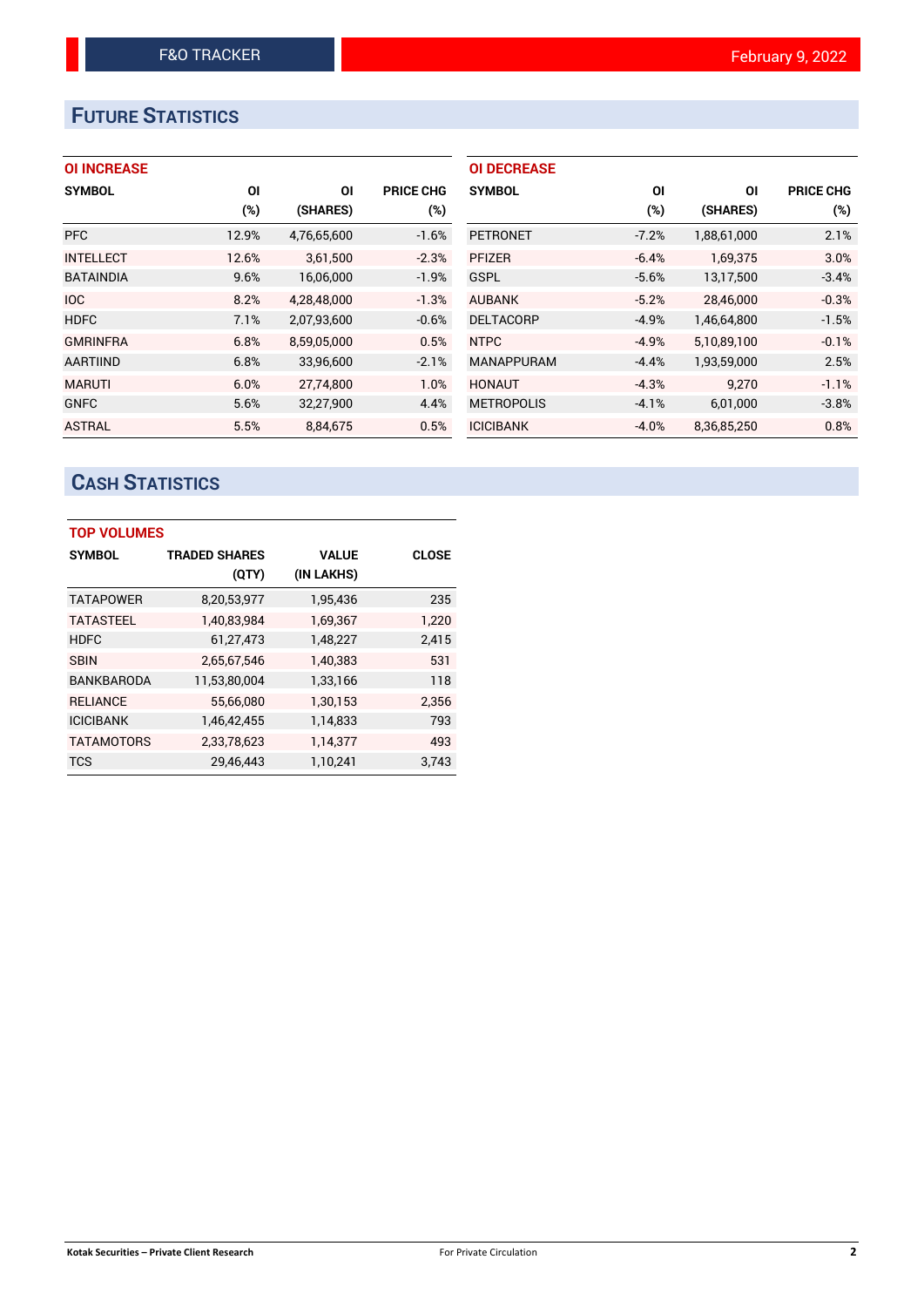### **OPTION STATISTICS**

#### **SIGNIFICANT CALL OPEN INTEREST**

| <b>SYMBOL</b>     | <b>STRK</b>  | <b>OPTION</b> | <b>CLOSE</b> | <b>FUT</b>   | ΟI         |
|-------------------|--------------|---------------|--------------|--------------|------------|
|                   | <b>PRICE</b> | TYPE          | (RS)         | <b>CLOSE</b> | (SHARES)   |
| ONGC              | 180          | CE            | 0.9          | 164          | 218,21,800 |
| ONGC              | 175          | <b>CE</b>     | 1.4          | 164          | 214,29,100 |
| <b>NTPC</b>       | 140          | CE            | 0.6          | 135          | 210,95,700 |
| <b>NTPC</b>       | 145          | CE            | 0.3          | 135          | 190,83,600 |
| <b>NTPC</b>       | 135          | CE            | 2.0          | 135          | 178,52,400 |
| ONGC              | 170          | CF            | 2.5          | 164          | 125,97,200 |
| M&M               | 900          | CE            | 4.0          | 834          | 30,22,600  |
| <b>HEROMOTOCO</b> | 2,800        | CF            | 22.2         | 2,617        | 8.16.900   |
| <b>IOC</b>        | 125          | CE            | 0.9          | 118          | 92,17,000  |
| <b>BPCL</b>       | 400          | CE            | 2.8          | 373          | 54.99.000  |

#### **SIGNIFICANT PUT OPEN INTEREST**

| <b>SYMBOL</b>     | <b>STRK</b><br><b>PRICE</b> | <b>OPTION</b><br>TYPE | <b>CLOSE</b><br>(RS) | <b>FUT</b><br><b>CLOSE</b> | ΟI<br>(SHARES) |
|-------------------|-----------------------------|-----------------------|----------------------|----------------------------|----------------|
| <b>MARUTI</b>     | 8,000                       | <b>PE</b>             | 63.5                 | 8,589                      | 3,69,400       |
| <b>NTPC</b>       | 135                         | PF                    | 2.0                  | 135                        | 48,67,800      |
| <b>BANKBARODA</b> | 100                         | PF                    | 0.5                  | 118                        | 1,41,57,000    |
| <b>HINDALCO</b>   | 500                         | PF                    | 3.2                  | 529                        | 21,86,550      |
| <b>BANKBARODA</b> | 110                         | PF                    | 1.5                  | 118                        | 94,77,000      |
| <b>BANKBARODA</b> | 105                         | PF                    | 0.8                  | 118                        | 91,96,200      |
| <b>TATAMOTORS</b> | 500                         | PF                    | 18.8                 | 494                        | 44,46,000      |
| <b>AXISBANK</b>   | 750                         | PF                    | 4.1                  | 799                        | 22,26,000      |
| <b>TATAMOTORS</b> | 450                         | <b>PE</b>             | 3.0                  | 494                        | 43,66,200      |
| <b>SBIN</b>       | 500                         | <b>PE</b>             | 4.2                  | 532                        | 46,98,000      |

| SIGNIFICANT CALL OPEN INTEREST ADDITION |              |               |             |        |              |  |  |  |
|-----------------------------------------|--------------|---------------|-------------|--------|--------------|--|--|--|
| <b>SYMBOL</b>                           | <b>STRK</b>  | <b>OPTION</b> | <b>OPEN</b> | OI CHG | <b>CLOSE</b> |  |  |  |
|                                         | <b>PRICE</b> | TYPE          | <b>INT</b>  | (%)    | (Rs)         |  |  |  |
| <b>IBULHSGFIN</b>                       | 205          | CE            | 6,04,500    | 96.5   | 6.3          |  |  |  |
| <b>BHEL</b>                             | 56           | <b>CE</b>     | 17,01,000   | 39.5   | 1.8          |  |  |  |
| COALINDIA                               | 158          | <b>CE</b>     | 2,39,400    | 10.4   | 4.3          |  |  |  |
| COALINDIA                               | 157          | <b>CE</b>     | 2,35,200    | 7.0    | 4.7          |  |  |  |
| <b>IBULHSGFIN</b>                       | 200          | <b>CE</b>     | 11,19,100   | 5.6    | 8.4          |  |  |  |
| <b>TORNTPOWER</b>                       | 520          | <b>CE</b>     | 1,44,000    | 5.4    | 10.3         |  |  |  |
| <b>KOTAKBANK</b>                        | 1,820        | <b>CE</b>     | 2,24,400    | 5.3    | 42.6         |  |  |  |
| <b>TATASTEEL</b>                        | 1,320        | <b>CE</b>     | 11,25,400   | 4.1    | 8.7          |  |  |  |
| BHEL                                    | 50           | <b>CE</b>     | 2.41.500    | 3.6    | 6.4          |  |  |  |
| <b>TATAPOWER</b>                        | 235          | <b>CE</b>     | 22.54.500   | 3.6    | 10.7         |  |  |  |

| SIGNIFICANT PUT OPEN INTEREST ADDITION |              |               |             |        |              |  |  |  |
|----------------------------------------|--------------|---------------|-------------|--------|--------------|--|--|--|
| <b>SYMBOL</b>                          | <b>STRK</b>  | <b>OPTION</b> | <b>OPEN</b> | OI CHG | <b>CLOSE</b> |  |  |  |
|                                        | <b>PRICE</b> | TYPE          | INT         | (%)    | (Rs)         |  |  |  |
| <b>BANKBARODA</b>                      | 118          | <b>PE</b>     | 6,78,600    | 2800%  | 4.4          |  |  |  |
| <b>BIOCON</b>                          | 405          | <b>PE</b>     | 1,15,000    | 733%   | 11.2         |  |  |  |
| <b>IEX</b>                             | 213          | <b>PE</b>     | 1,05,000    | 600%   | 4.8          |  |  |  |
| <b>HDFCBANK</b>                        | 1.310        | <b>PE</b>     | 1,39,700    | 586%   | 1.2          |  |  |  |
| <b>BANKBARODA</b>                      | 117          | <b>PE</b>     | 7,72,200    | 500%   | 4.0          |  |  |  |
| <b>VEDL</b>                            | 375          | <b>PE</b>     | 1,58,100    | 219%   | 14.2         |  |  |  |
| <b>IGL</b>                             | 340          | <b>PE</b>     | 1,38,875    | 216%   | 2.1          |  |  |  |
| <b>POWERGRID</b>                       | 192          | <b>PE</b>     | 1,65,323    | 210%   | 0.9          |  |  |  |
| <b>IBULHSGFIN</b>                      | 185          | <b>PE</b>     | 2,44,900    | 193%   | 4.9          |  |  |  |
| <b>GNFC</b>                            | 530          | <b>PE</b>     | 1,22,200    | 161%   | 17.6         |  |  |  |

|                  | <b>CALL OPTION VOLUMES</b> |               |                  |              |                  | <b>PUT OPTION VOLUMES</b> |               |                  |              |  |
|------------------|----------------------------|---------------|------------------|--------------|------------------|---------------------------|---------------|------------------|--------------|--|
| <b>SYMBOL</b>    | <b>STRK</b>                | <b>OPTION</b> | <b>CONTRACTS</b> | <b>CLOSE</b> | <b>SYMBOL</b>    | <b>STRK</b>               | <b>OPTION</b> | <b>CONTRACTS</b> | <b>CLOSE</b> |  |
|                  | <b>PRICE</b>               | <b>TYPE</b>   |                  | (Rs)         |                  | <b>PRICE</b>              | <b>TYPE</b>   |                  | (Rs)         |  |
| <b>TATASTEEL</b> | 1,200                      | <b>CE</b>     | 42,654           | 49.7         | <b>RELIANCE</b>  | 2,300                     | <b>PE</b>     | 11.605           | 27.0         |  |
| <b>RELIANCE</b>  | 2.400                      | <b>CE</b>     | 28,058           | 35.1         | <b>TATASTEEL</b> | 1.200                     | <b>PE</b>     | 10.654           | 25.7         |  |
| <b>TATASTEEL</b> | 1,220                      | <b>CE</b>     | 26,672           | 39.1         | <b>SBIN</b>      | 520                       | <b>PE</b>     | 10,547           | 8.8          |  |
| <b>TATASTEEL</b> | 1.240                      | <b>CE</b>     | 18.828           | 29.9         | <b>TATASTEEL</b> | 1.180                     | <b>PE</b>     | 8.251            | 18.8         |  |
| <b>RELIANCE</b>  | 2,340                      | <b>CE</b>     | 16,969           | 61.6         | <b>SBIN</b>      | 530                       | <b>PE</b>     | 8,123            | 13.1         |  |
| <b>SBIN</b>      | 540                        | <b>CE</b>     | 16.875           | 11.2         | <b>TATASTEEL</b> | 1.100                     | <b>PE</b>     | 7.447            | 6.7          |  |
| <b>SBIN</b>      | 550                        | <b>CE</b>     | 15,502           | 7.8          | <b>SBIN</b>      | 500                       | <b>PE</b>     | 7,150            | 4.2          |  |
| <b>RELIANCE</b>  | 2.360                      | <b>CE</b>     | 14.173           | 52.1         | <b>TATASTEEL</b> | 1,160                     | <b>PE</b>     | 6.313            | 13.7         |  |
| <b>TATASTEEL</b> | 1,300                      | <b>CE</b>     | 13,668           | 12.3         | <b>ESCORTS</b>   | 1,800                     | <b>PE</b>     | 6,050            | 14.0         |  |
| <b>SBIN</b>      | 530                        | <b>CE</b>     | 13,143           | 15.6         | <b>RELIANCE</b>  | 2.200                     | PE            | 5,308            | 8.6          |  |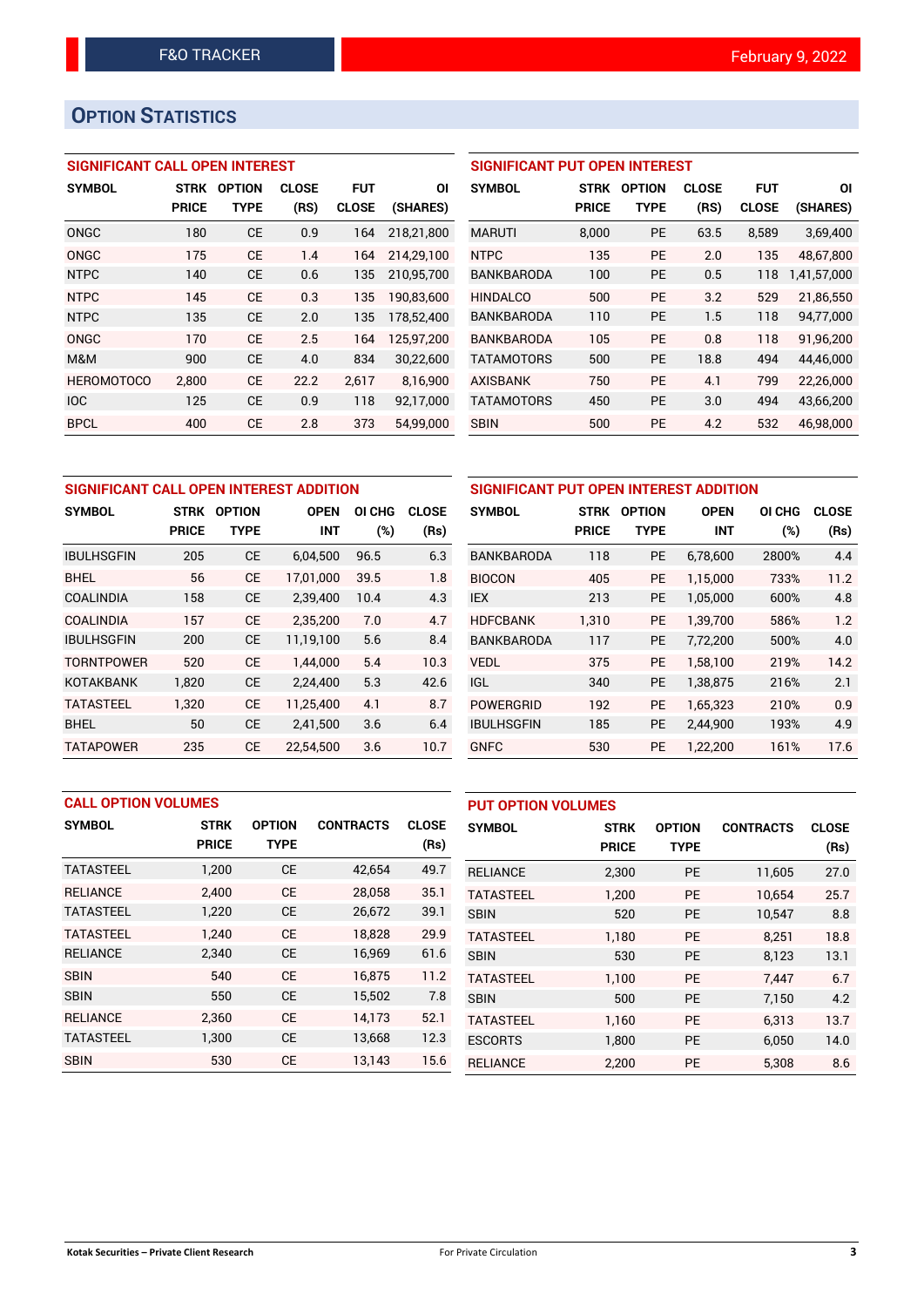#### **RATING SCALE (PRIVATE CLIENT GROUP)**

- **BUY**  Stock/Index looks strong from the expiry/near term perspective and is expected to gain on the basis of technical and/or derivative parameters. Time frame is minimum of current expiry and in certain cases extend to the next series depending on the stock behaviour. Strict stop loss needs to be adhered to for every buy/long recommendation given.
- **SELL** Stock/Index looks weak from the expiry/near term perspective and is expected to gain on the basis of technical and/or derivative parameters. Time frame is minimum of current expiry and in certain cases extend to the next series depending on the stock behaviour. Strict stop loss needs to be adhered to for every sell/short recommendation given.

#### **FUNDAMENTAL RESEARCH TEAM (PRIVATE CLIENT GROUP)**

**Shrikant Chouhan Arun Agarwal Amit Agarwal, CFA Hemali Dhame** shrikant.chouhan@kotak.com arun.agarwal@kotak.com agarwal.amit@kotak.com Hemali.Dhame@kotak.com +91 22 6218 5408 +91 22 6218 6443 +91 22 6218 6439 +91 22 6218 6433

Metals & Mining, Midcap Pharmaceuticals Pharmaceuticals Research Associate Support Executive<br>
iatin.damania@kotak.com purvi.shah@kotak.com rini.mehta@kotak.com k.kathirvelu@kotak.com jatin.damania@kotak.com

**Sumit Pokharna** Pankaj Kumar<br>Oil and Gas, Information Tech Construction, sumit.pokharna@kotak.com pankajr.kumar@kotak.com

Construction, Capital Goods & Midcaps +91 22 6218 6438 +91 22 6218 6434

Transportation, Paints, FMCG

**Jatin Damania Purvi Shah Rini Mehta K. Kathirvelu** +91 22 6218 6440 +91 22 6218 6432 +91 80801 97299 +91 22 6218 6427

#### **TECHNICAL RESEARCH TEAM (PRIVATE CLIENT GROUP)**

**Shrikant Chouhan Amol Athawale Sayed Haider** [shrikant.chouhan@kotak.com](mailto:shrikant.chouhan@kotak.com) [amol.athawale@kotak.com](mailto:amol.athawale@kotak.com) Research Associate +91 22 6218 5408 +91 20 6620 3350 [sayed.haider@kotak.com](mailto:sayed.haider@kotak.com)

+91 22 62185498

#### **DERIVATIVES RESEARCH TEAM (PRIVATE CLIENT GROUP)**

+91 79 6607 2231 +91 22 6218 5497 +91 33 6615 6273

**Sahaj Agrawal Prashanth Lalu Prasenjit Biswas, CMT, CFTe** [prasenjit.biswas@kotak.com](mailto:prasenjit.biswas@kotak.com)